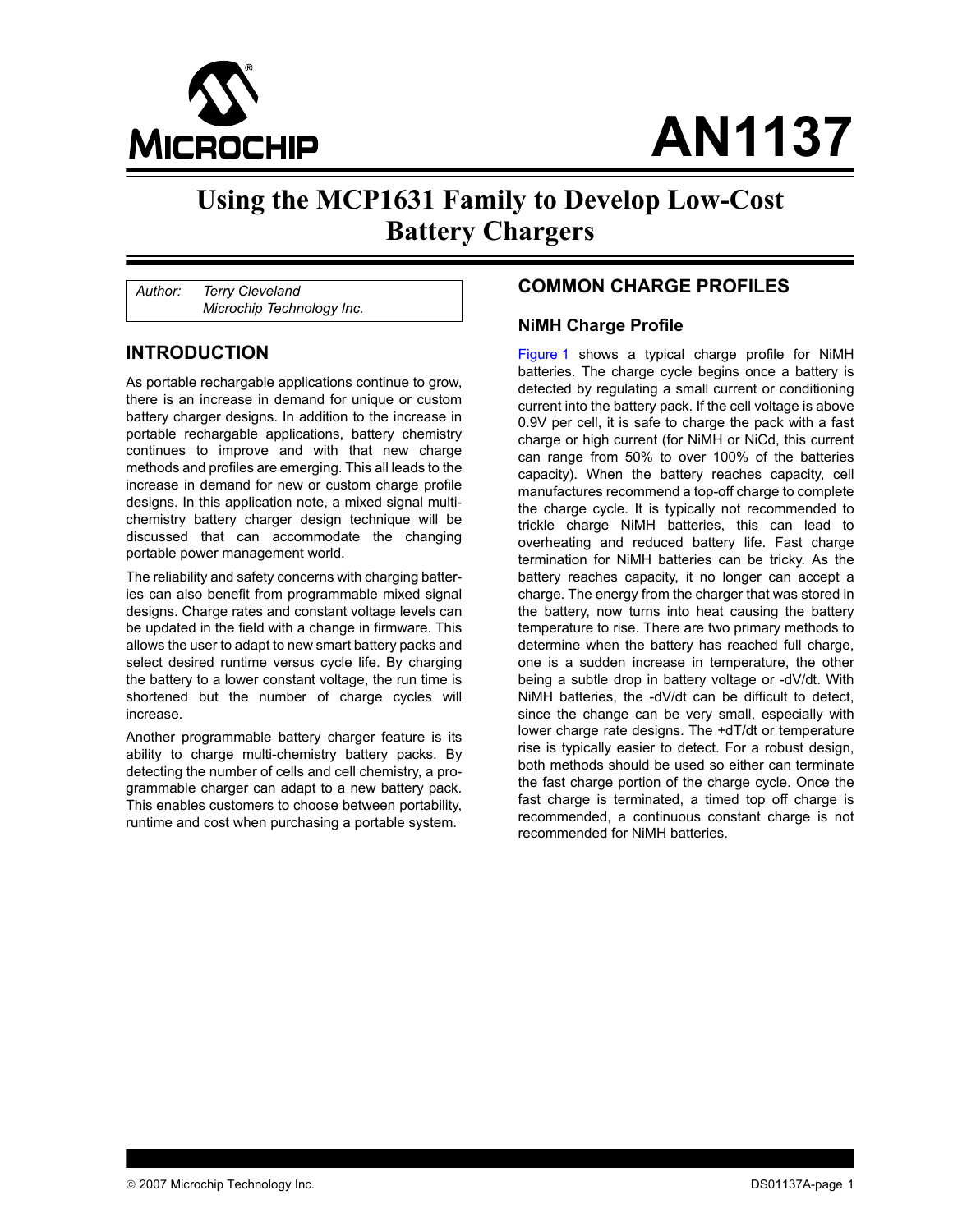

<span id="page-1-0"></span>*FIGURE 1: NiMH / NiCd Charge Profile.*

#### **Li-Ion Charge Profile**

The charge profile for Li-Ion batteries starts with cell qualification. The cell voltage should be greater than 3.0V per cell before initiating a fast or high current charge. If the cell voltage is less than 3.0V per cell, a low value conditioning current is used to start the charge cycle. Once the cell voltage is above the 3.0V threshold, a fast charge or high current charge is initiated (0.5C to 1.0C). As the battery cell voltage rises, it reaches the maximum voltage value before it reaches full capacity. As an example, most Li-Ion batteries constant voltage level is 4.2V, where the battery charger now transitions into a constant voltage source (regulating voltage instead of current). The charge cycle continues as the charge current decreases while in the constant voltage mode. Once the charge current decreases to about 7% of the fast charge value, charge is terminated. Continuing the charge cycle past this point can damage the battery so the charge must be terminated. Once terminated a new charge cycle can be initiated when the battery voltage decreases to approximately 4.0V.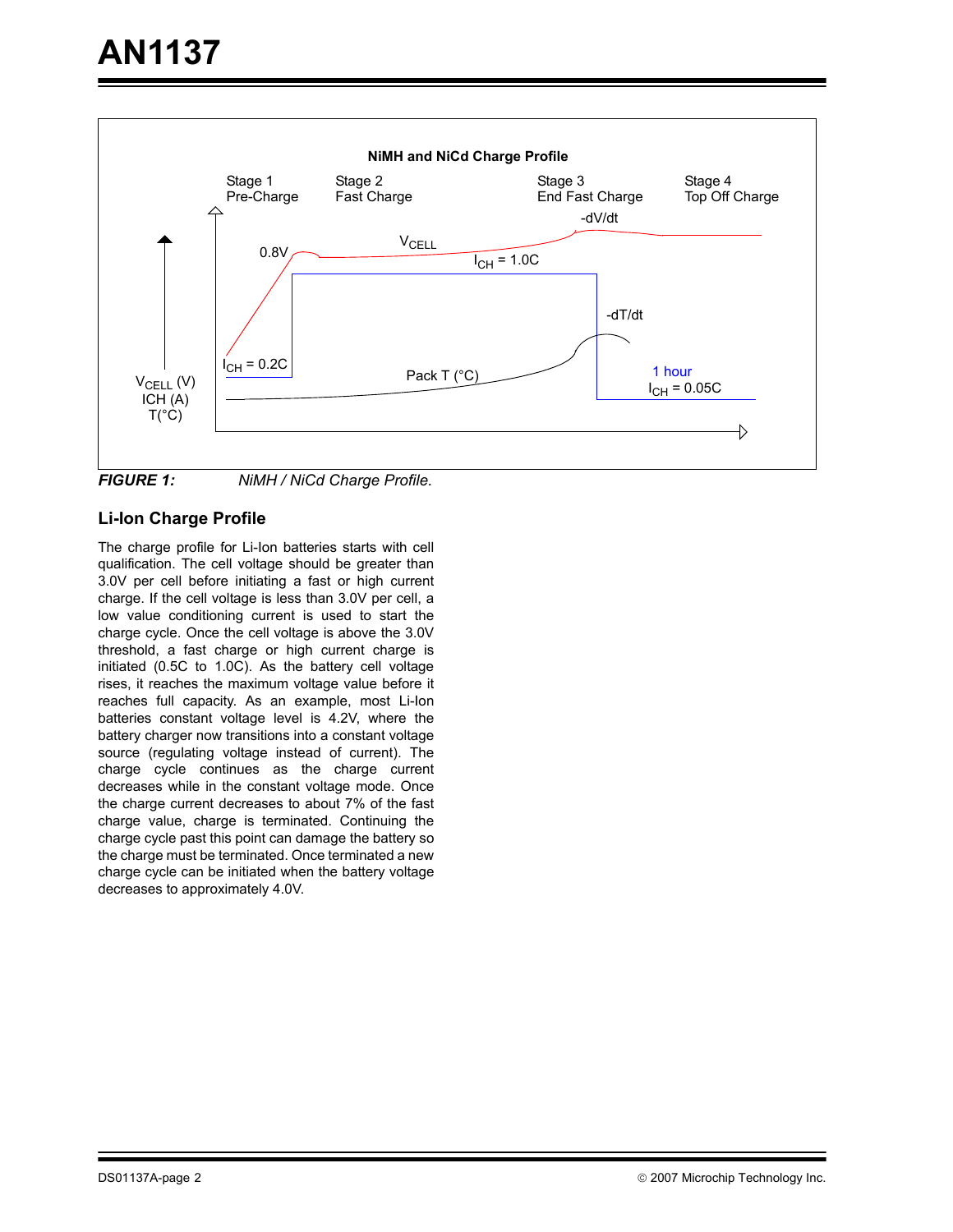



#### **Multi-Chemistry Charger**

There are significant differences in the charge profile between Ni batteries versus Li-Ion batteries. A multichemistry charger must be able to implement the proper profile and proper termination methods. This application note will demonstrate a charger that has the capability to charge single or multiple cells in series.

#### **THE POWER BEHIND CHARGING BATTERIES**

A battery charger and power supply have a lot in common, delivering a regulated output from a varying input. Two solutions are prevalent, linear and switch mode solutions. The linear solution is commonly used for low input voltage or low power applications. Its main drawback is internal power dissipation, calculated by the following formula:

$$
P_{DISS} = (V_{IN} - V_{BATT}) \times I_{CHARGE}
$$

For example, a +12V input linear charger would dissipate 18 watts when charging a +3.0V Li-Ion battery at 2A. Any power dissipation over a few watts is a challenge to cool.

Cooling 18 watts of power dissipation is no easy task, airflow and large heatsinks are required making a linear solution impractical.

$$
P_{DISS} = P_{OUT} \times \left(\frac{1 - E f \dot{f}}{E f f}\right)
$$

A switching charger solution operating at similar conditions at 85% efficiency would dissipate approximately 1.05 Watts, making it much easier to cool. For high input voltage applications, switching battery chargers are smaller and more cost effective.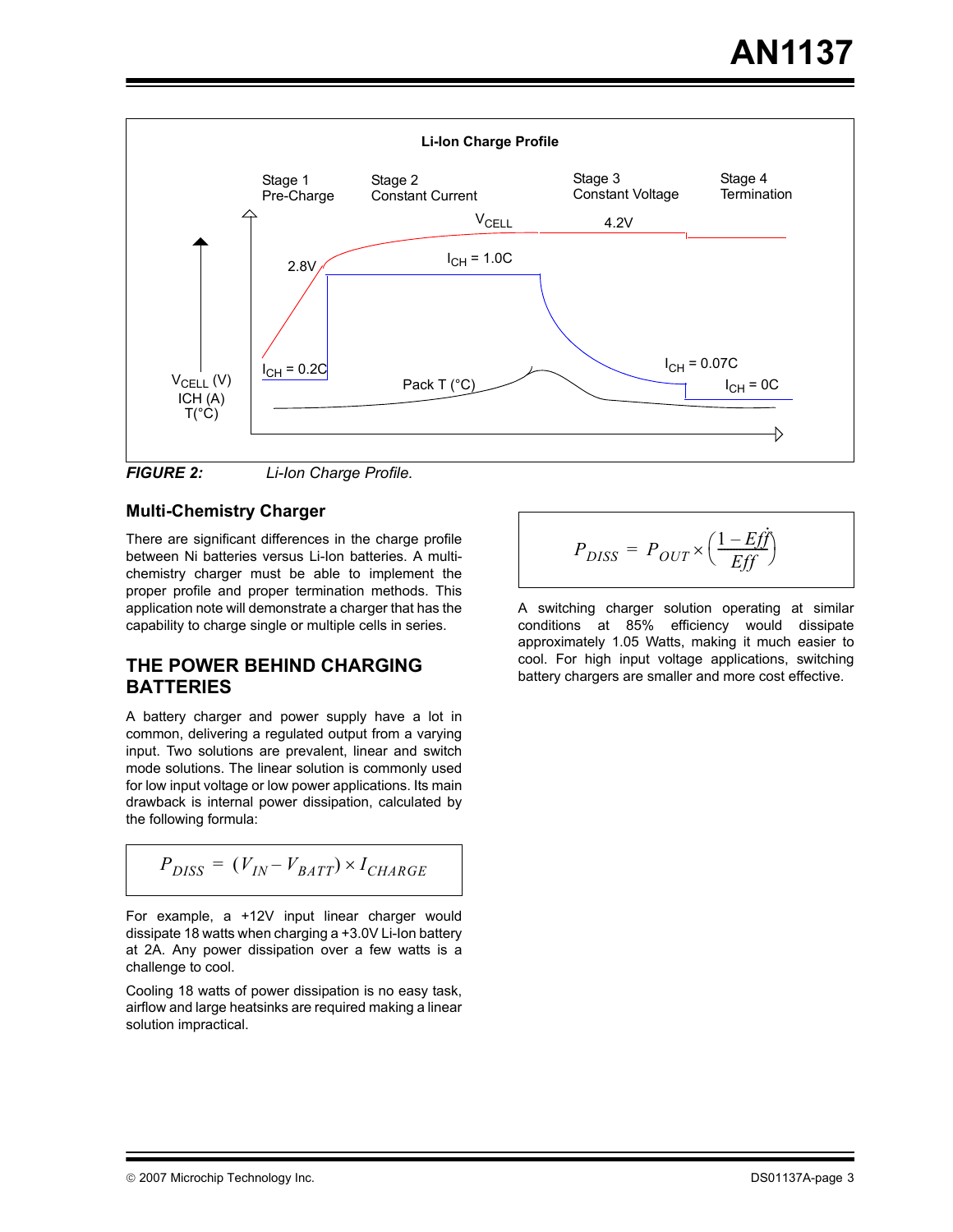## **CHARGER POWER TOPOLOGY**

Many switching regulator power topologies exist, buck, boost, SEPIC and flyback are all used to develop switching battery chargers (including others for very high power applications). A SEPIC converter is commonly used, it has advantages over buck and boost converters when used in battery charger applications.

- Capacitive Isolation:
	- There is no direct dc path from input to output providing isolation, this results in less power components and a safer battery charger.
- Primary Inductive Converter:
	- The SEPIC converter topology has an inductor at the input, smoothing input current reducing necessary filtering and generated source noise.
- Single Low Side Switch:
	- A single low side switch reduces MOSFET drive and current limit protection complexity.
- Buck-Boost Capability:
	- For applications where the input voltage can be above or below the battery voltage a SEPIC can buck or boost the input voltage.





## **MULTI-CHEMISTRY BATTERY CHARGER DESIGN**

The development of an intelligent multi-chemistry battery charger starts with the microcontroller. By implementing the charge algorithm in code, the charger can be adapted for multi-chemistry, custom charge profile and unique applications. For dc-dc converters, switching at high frequency with high performance gate drive capability, PWM control and high-speed protection, specialized analog circuitry is required. A new high-speed analog PWM, the MCP1631HV was developed for constant current SEPIC applications (battery chargers and LED drivers). By implementing the pulse width modulation, PWM, control using the

MCP1631, the battery charger has the benefits of analog speed and resolution. By controlling the charge algorithm using the microcontroller, the battery charger has the intelligence and flexibility to generate a profile for all battery types using digital timers and programmed algorithms.

As complex as this project sounds, it is really quite simple if the SEPIC converter is thought of as a microcontroller controlled current source. To increase current, the microcontroller simply increases the  $V_{REF}$ input to the MCP1631HV and to decrease current, the microcontroller decreases the  $V_{REF}$  input to the MCP1631HV. To generate a charge algorithm, the microcontroller measures the battery voltage using an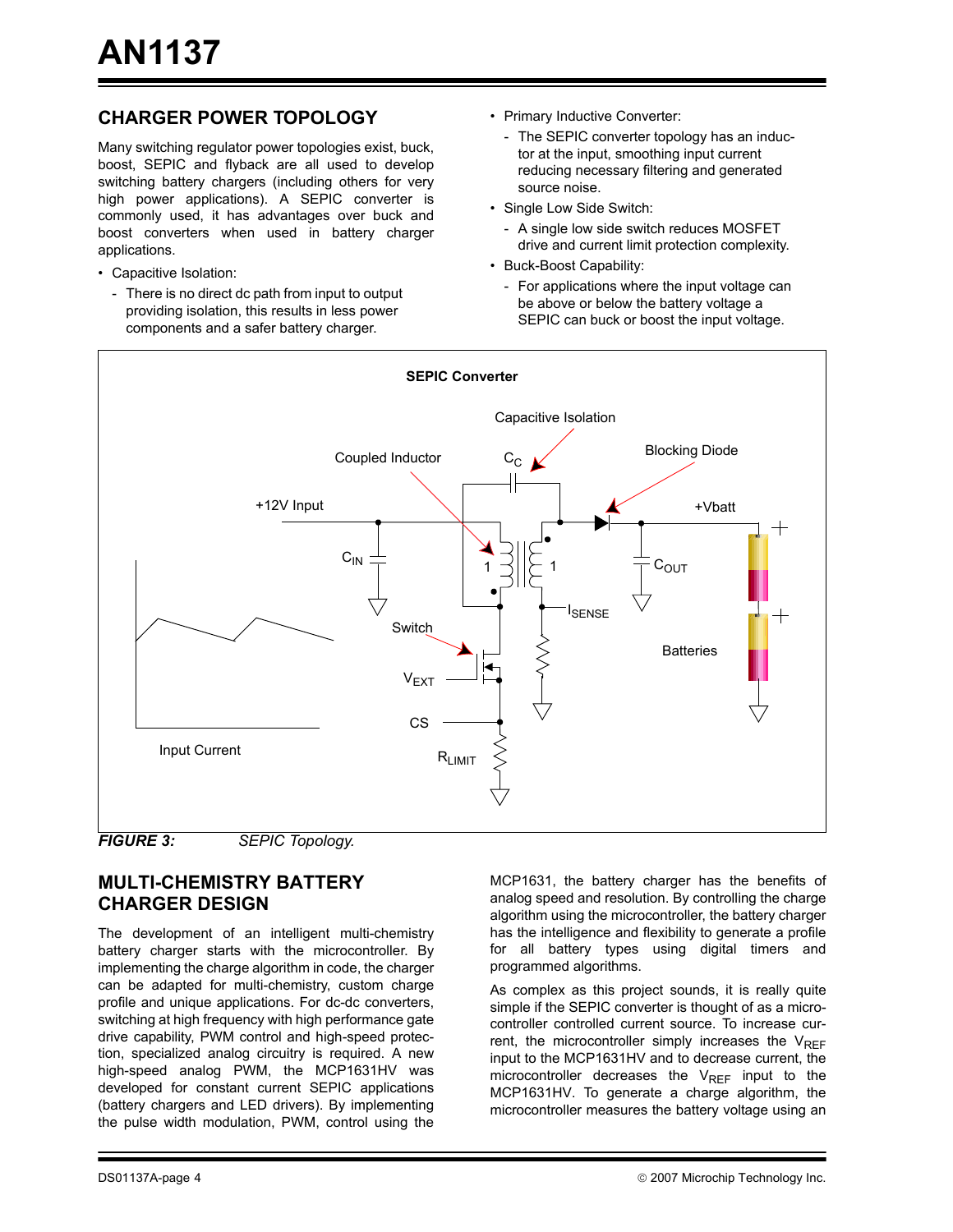analog to digital converter(A/D), computes the desired charge current and adjusts the SEPIC controlled current source up or down.

To develop the charge algorithm for the NiMH battery, the microcontroller A/D converter is used to measure the battery pack voltage, when the pack voltage is within the desired range, the microcontroller sets the proper current level. To terminate the charge, two A/D inputs are used, one to sense the decreasing battery voltage and one to sense the increasing battery pack temperature. Charge termination will occur, if either one or both are detected.

To develop the algorithm for charging Li-Ion batteries, the A/D converter is used to measure pack voltage. Depending on pack voltage, the microcontroller will set the appropriate charge current. Once the pack voltage reaches the constant voltage phase, the A/D converter senses and regulates the pack voltage by adjusting the amount of current into the battery. The current continues to decrease until is reaches about 7% of the fast charge value. At this point, the microcontroller terminates the charge.

#### **The MCP1631HV Implementation**

The MCP1631HV integrates the necessary blocks to develop an intelligent, programmable battery charger or constant current source used for driving high power LED's.

#### INPUT VOLTAGE AND BIAS GENERATION

The MCP1631HV provides a regulated bias voltage for internal circuitry that is available for biasing the microcontroller and other components. It is available in two regulated voltage options, +5.0V and +3.3V and can handle a maximum output current of 250 mA. The maximum input voltage range for the regulator is +16.0V and can withstand transients to +18.0V. For regulated input voltages or higher input voltage applications, the MCP1631 device option without internal regulator can be used. By using a high voltage regulator to bias the MCP1631 and microcontroller, the range of input voltage for the design is only limited by the regulator maximum input and power train design.



*FIGURE 4: MCP1631HV and MCP1631 Bias Voltage Options.*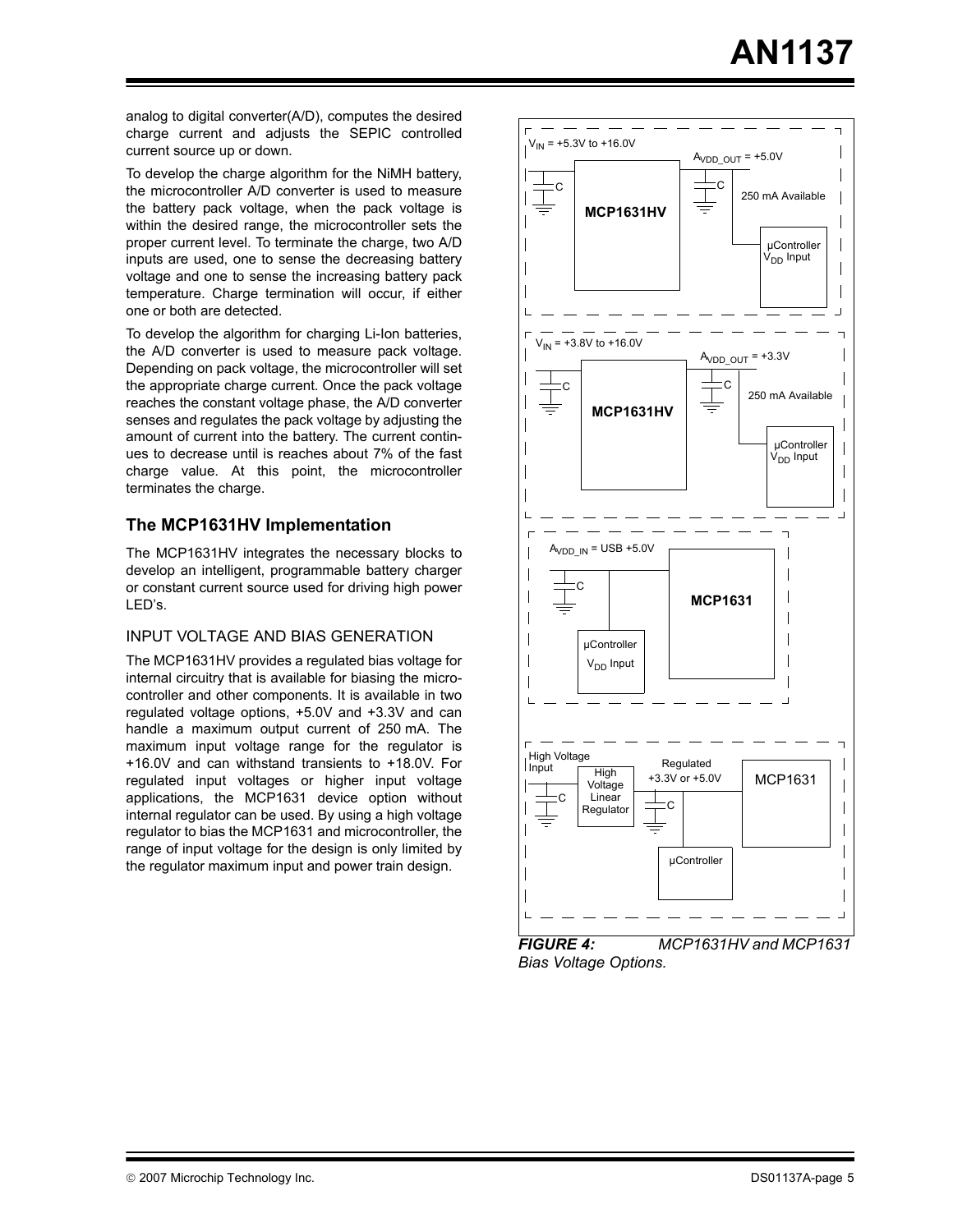#### HIGH SPEED ANALOG PWM OPERATION

The high-speed analog PWM is used to control the power train switch ON and OFF times to regulate the output of the converter. Voltage or current can be regulated depending on what is being sensed. For the SEPIC Battery Charger application, the MCP1631HV is always regulating current, the microcontroller is programming this current.

The analog PWM starts with the oscillator input, typically a microcontroller PWM output or simple clock output (50% duty cycle). When the oscillator input is high, the  $V_{FXT}$  output is pulled low, (N-Channel MOS-FET Driver is ON). A new cycle is started when the OSC\_IN input transitions from a high to a low, the internal N-channel MOSFET driver turns off and the P-Channel MOSFET turns on driving the  $V_{EXT}$  pin high turning on the external N-Channel MOSFET. Current begins to ramp up in the external CS sense resistor until it reaches 1/3 of the level of the error amplifier output voltage (limited to 0.9V by error amplifier clamp). The 0.9V limit is used as an overcurrent limit, the ramping current is used for peak current mode control CS signal. A filter is used on the CS input to remove the leading edge turn on spike associated with the turn on of the external power MOSFET. The driver P-Channel MOSFET is powered using a separate  $P_{VDD}$  pin helping to keep switching noise off of the  $A<sub>VDD</sub>$  pin and sensitive CS circuitry.

The error amplifier is configured as an integrator, so any difference between its inputs,  $V_{REF}$  and  $V_{FB}$  are quickly removed. If the  $V_{FB}$  input is high, the inverting error amplifiers output, (COMP), will be pulled down, lowering the peak current into the switch and lowering duty cycle bringing the output back into regulation. The external R and C used for compensation is used to control the speed of the error amplifiers output response. If not compensated properly, the error amplifier output will move to fast (unstable system with under damped oscillations) or slow (over damped system with no performance or response to changes). The  $V_{RFF}$  input is set by the microcontroller to program the proper charge current.



*FIGURE 5: Analog PWM Operation.*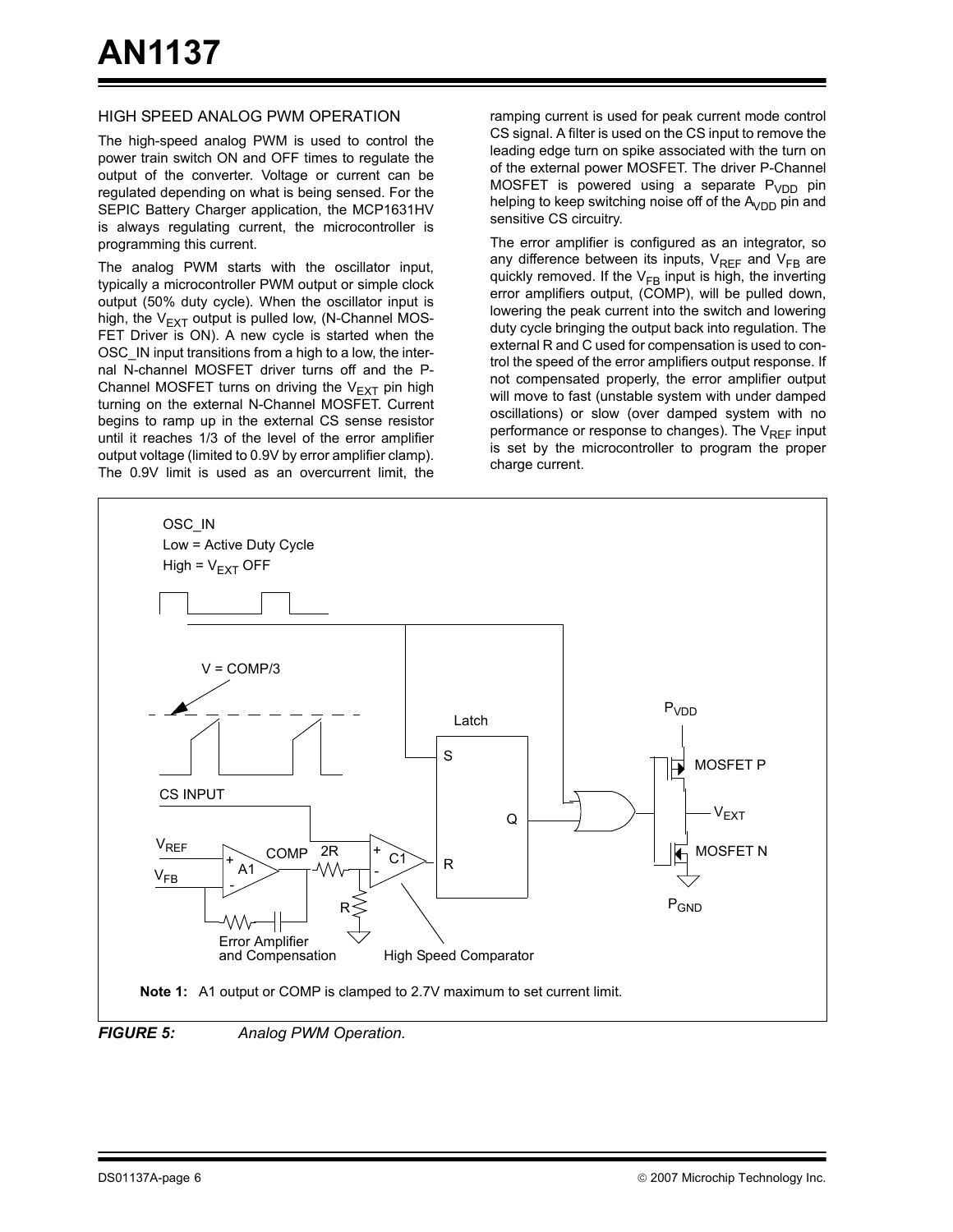#### CURRENT REGULATION

To sense battery current for regulation in a SEPIC converter, the secondary winding of the coupled inductor can be used. The average current flowing through the secondary winding is equal to the current flowing into the battery. As shown, this topology does not require the sense resistor in series with the battery, removing any power lost in series with the battery while running the system. When sensing battery current, a low value sense resistor is desired to minimize power loss, the MCP1631HV integrates an inverting 10V/V gain amplifier to increase the battery current sense signal. The microcontroller sets the  $V_{RFF}$  input to the desired current level, the MCP1631HV uses the  $V_{RFF}$  input as a reference for regulation.

The resistor in series with the external SEPIC switch provides a high speed current limit protecting the switch and other power train components from a short circuit or over current condition.



*FIGURE 6: Current Regulation Diagram.*

#### SENSING BATTERY VOLTAGE

Using the internal microcontroller A/D converter to sense battery voltage is a popular approach. An issue with this technique is the A/D converter requires a low source impedance to perform accurate readings. Low source impedance requires low resistance values that draw excessive quiescent current from the battery. The MCP1631HV integrates a low current amplifier (A3), configured as a unity gain buffer. The buffer output impedance is low, driving the SAR A/D converter, while consuming very little quiescent current. A high value resistor divider is used to drop the battery voltage to an acceptable range. R1, R2 and R3 values are selected to minimize the drain on the batteries, typically drawing on the order of 1 µA. The microcontroller reads the A/D converter, calculates the current setting and adjusts the  $V_{REF}$  input to regulate current.

Overvoltage (OV) protection is a common battery charger protection feature. The OV protection is not there to protect the battery, it is used to protect the power train from excessive voltage if the battery is

removed or opens. OV protection is typically required for any current source application (battery chargers, LED drivers).

The MCP1631HV integrates an internal high speed OV comparator that has a 1.2V reference connected to its inverting input. If the voltage on the OV\_IN pin exceeds the 1.2V threshold, the  $V_{EXT}$  output is asychronously terminated. Switching will resume after the voltage has dropped more than the built in 50 mV of hysteresis. If a battery is removed during the charge cycle, the charger output voltage will be limited to a safe value.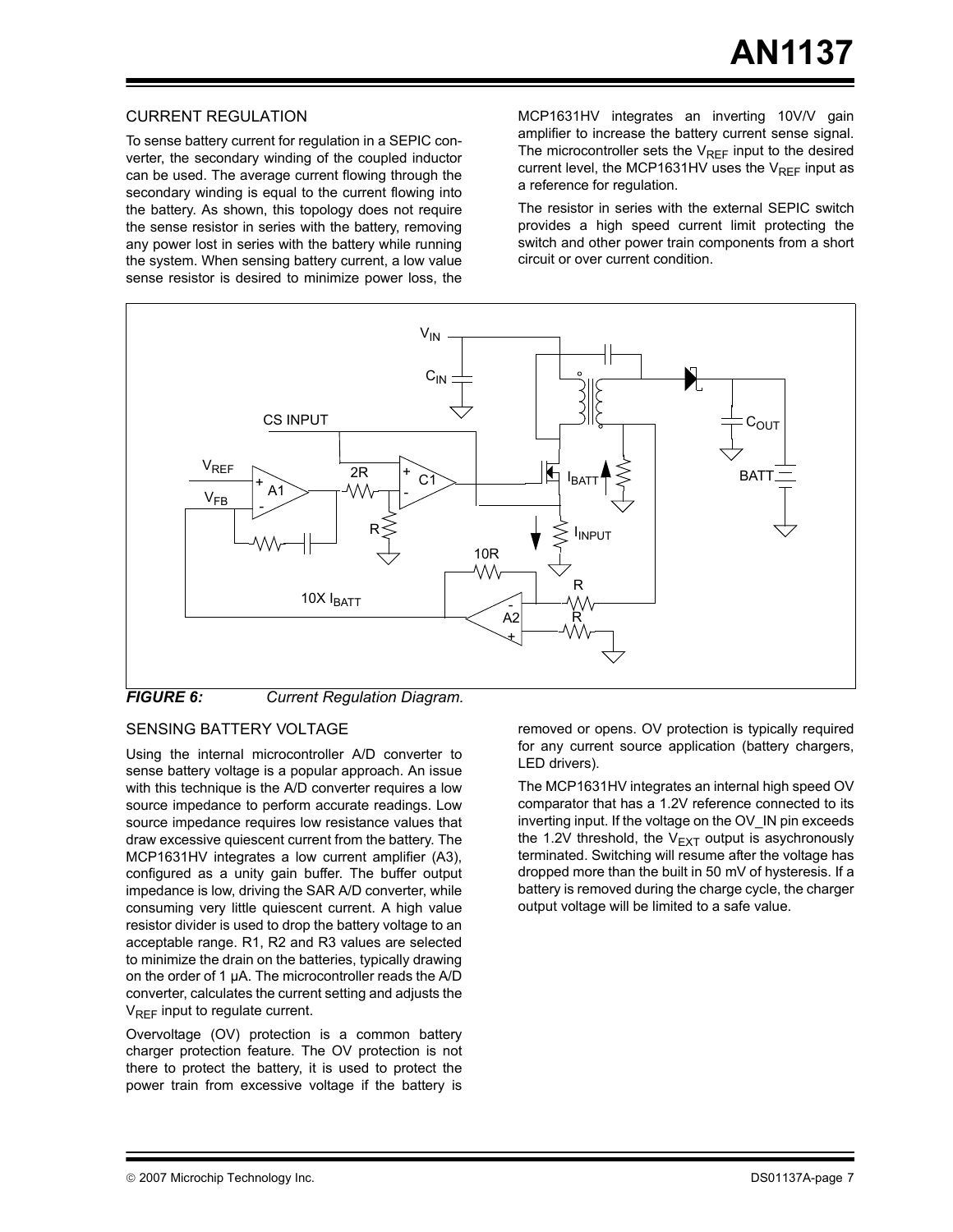<span id="page-7-0"></span>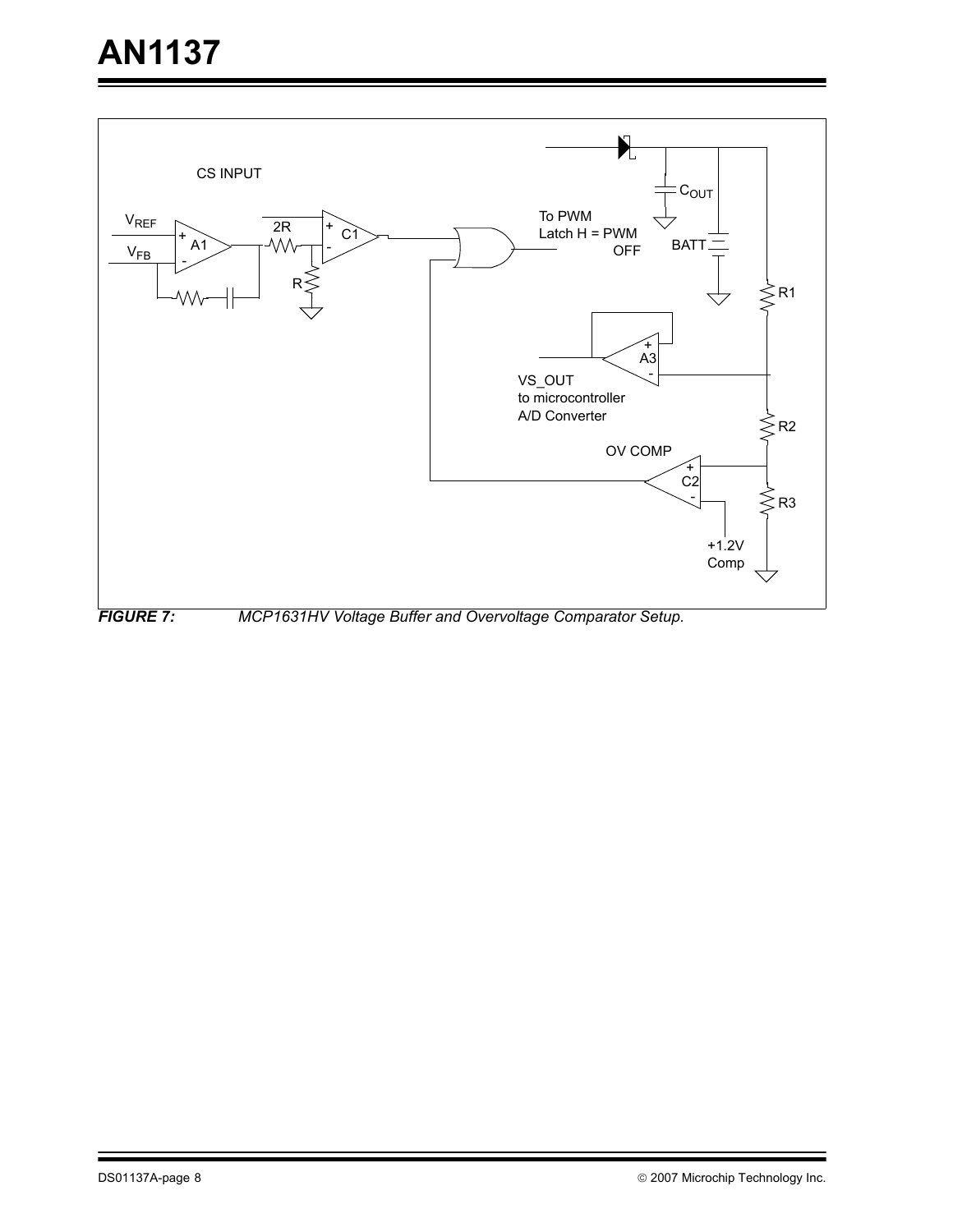#### **System Level Block Diagram**

The system level block diagram shown in [Figure 7](#page-7-0) represents all of the MCP1631HV internal blocks. The SHDN input is used to turn off the charger and lower the quiescent current draw to a 4.4 µA typical, the +5V generated bias is available and A3 remain powered for battery monitoring and microcontroller power.

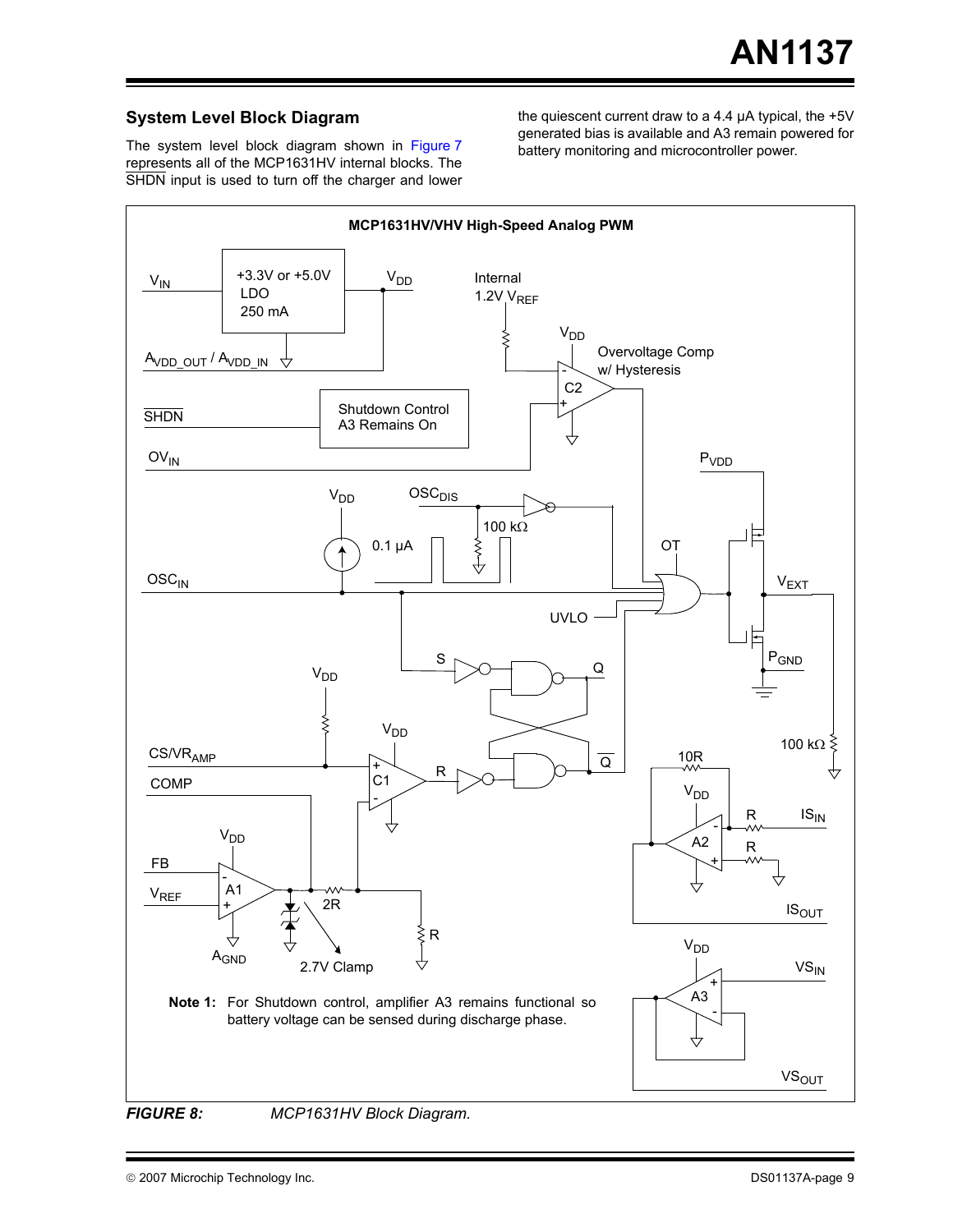#### **Charger Reference Board Design**

charger application.

A battery charger reference design was developed for the MCP1631HV to evaluate the device in a battery



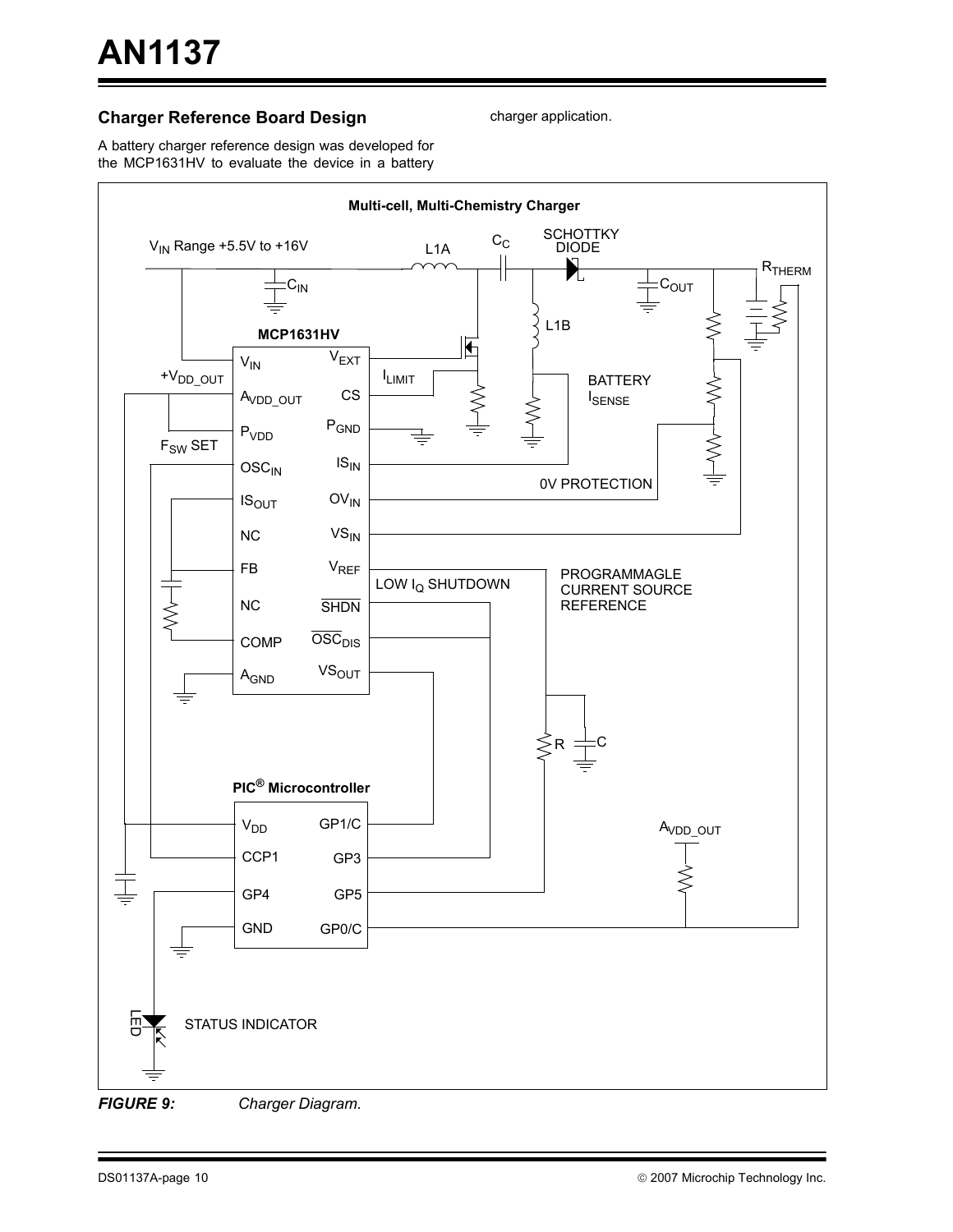# **AN1137**

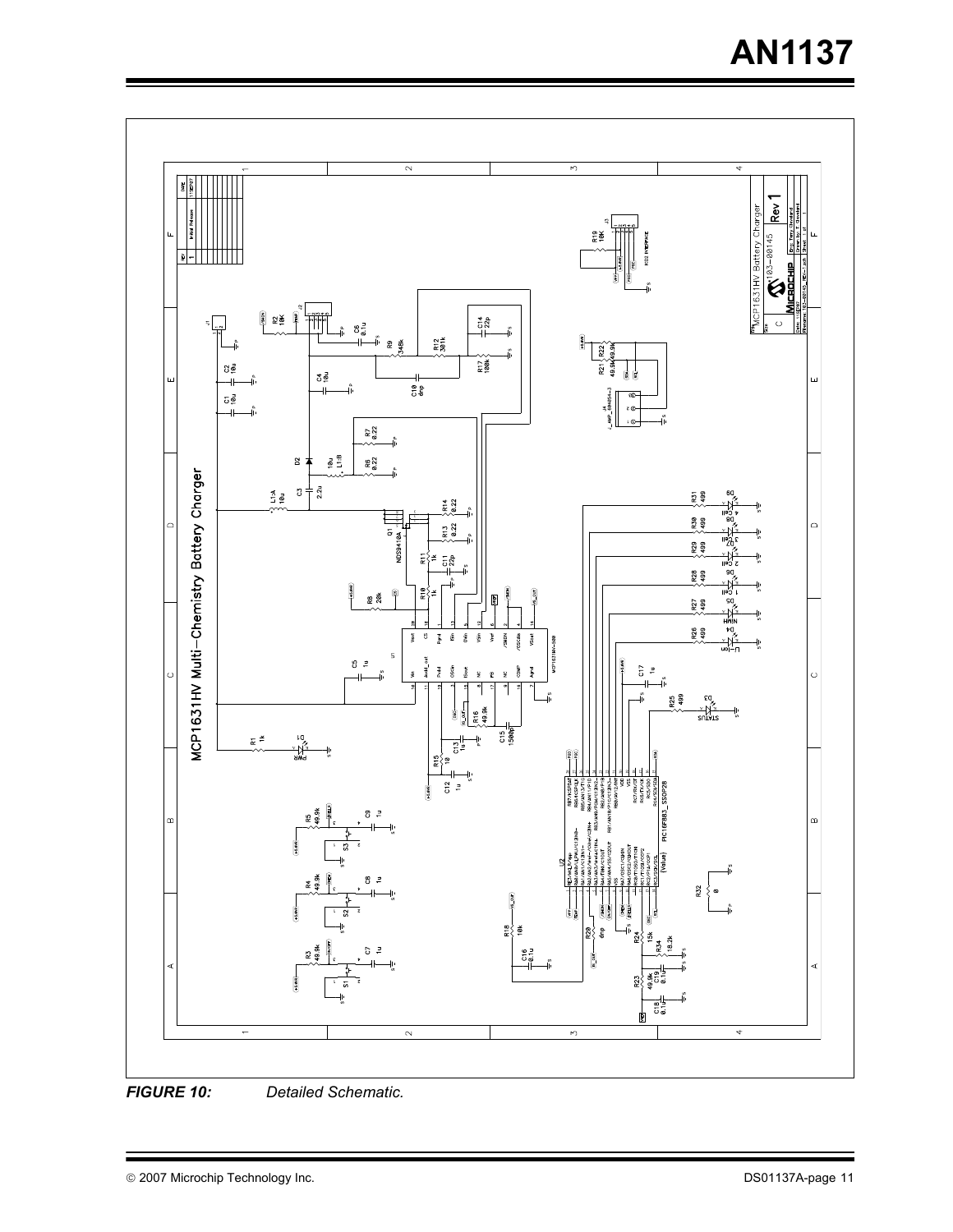

*FIGURE 11: Board Layout.*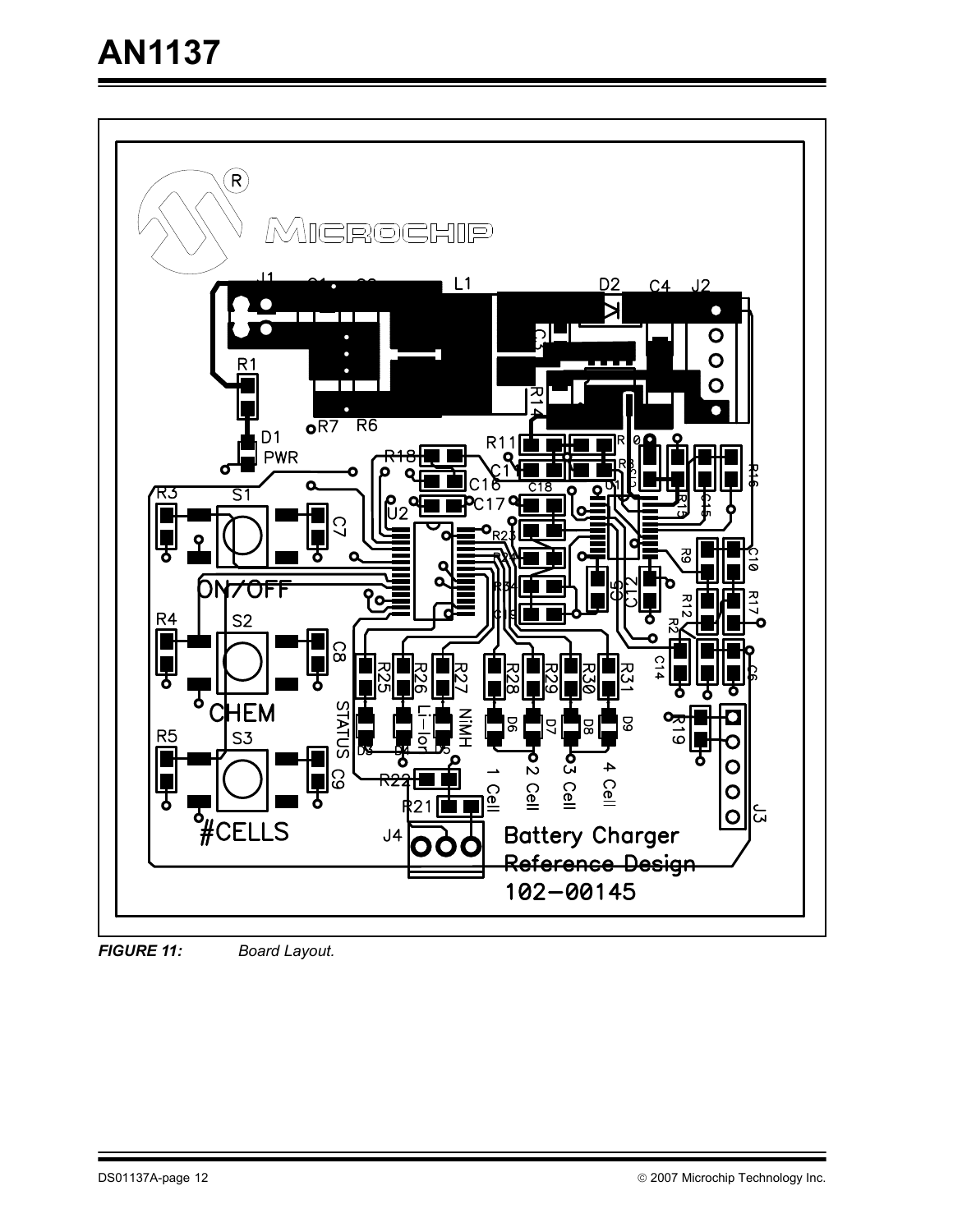#### **THE DESIGN DETAILS OF CHARGING BATTERIES USING THE PIC® MICROCONTROLLER AND MCP1631HV WITH A SEPIC TOPOLOGY**

#### **Design Example:**

- $V_{IN}$  = 12V
- $V_{BATT} = 0V$  to 4.2V
- $\cdot$  I<sub>BATT</sub> = 200 mA Pre-Charge Current
- $I_{\text{BAT}}$  = 2A Fast Charge Current
- $I_{\text{BATT}}$  = 140 mA termination or "tail" current
- Overvoltage Protection

#### **SEPIC Power Train Design**

• Calculate Maximum Output Power

$$
P_{OUT} = V_{BATT} \times I_{BATT}
$$

 $P_{\text{OUT}} = 4.2V \times 2.0A$  or 8.4 Watts

$$
P_{IN} = \frac{P_{OUT}}{Efficiency}
$$

- By making an efficiency estimate, the converter input power can be estimated. The typical efficiency of a SEPIC converter in this power range using a schottky diode for the output rectifier is around 85%.
- $P_{IN}$  = 8.4 Watts / 0.85 or 9.88 Watts
- $I_{IN} = P_{IN} / I_{IN}$ 
	- $I_{IN}$  = +12V / 0.88 Watts
	- $-I_{IN} = 1.21 A$

With  $I_{IN}$  and  $I_{BATT}$  known, the average inductor current for each winding is known.

#### **Inductor Ripple Current**

For the coupled inductor, the effective inductance is twice the value of the inductor, this is a result of 2x the voltage across 2x the number of turns. Since the value of L is proportional to  $n^2$ , the effective inductance is twice the actual value of the inductor.

$$
\frac{2 \times V}{n^2}
$$

A 10 µH inductor looks like a 20 µH inductor (for coupled inductors only). Larger inductance reduces ripple current and operates in the continuous mode at lighter loads, an advantage over non-coupled inductor solutions.

The input and output inductor ripple current is equal to:

$$
\Delta I_L = \frac{V_L}{L} \times t_{ON}
$$

Where  $T_{ON}$  is the amount of time the SEPIC switch is turned on:

$$
t_{ON} = DutyCycle \times \frac{1}{F_{SW}}
$$

Where Duty Cycle for a SEPIC converter operating in continuous conduction mode is equal to:

$$
DutyCycle = \frac{V_{OUT}}{V_{OUT} + V_{IN}}
$$

To derive the transfer function of the SEPIC converter, start by balancing the inductor volt-time product in the boost stage  $(W_1)$ .

 $Q_1$  Turned on (+ Slope):

$$
\Delta I_{W1}/t_{ON} = V_{IN}/L_{W1}
$$

Q1 Turned off (- Slope):

$$
\Delta I_{W1}/t_{OFF}=\frac{V_{C1}+V_{OUT}-V_{IN}}{L_{W1}}
$$

Inductor slope's must be equal for volt-time balance:

$$
t_{ON}\times\frac{V_{IN}}{L_{W1}}\,=\,t_{OFF}\times\frac{V_{C1}+V_{OUT}-V_{IN}}{L_{W1}}
$$

Multiply both sides by  $1/(t_{ON} + t_{OFF})$ :

$$
V_{IN} \times D = (V_{C1} + V_{OUT} - V_{IN}) \times (1 - D)
$$

Solve for  $V_{C1}$ : .

$$
V_{C1} = V_{IN} \times \left(\frac{1}{1-D}\right) - V_{OUT}
$$

For the second stage, the inductor slopes must also be equal.

 $Q_1$  Turned on (+ Slope):

$$
\frac{\Delta I_{W2}}{t_{ON}} = \frac{V_{C1}}{L_{W2}}
$$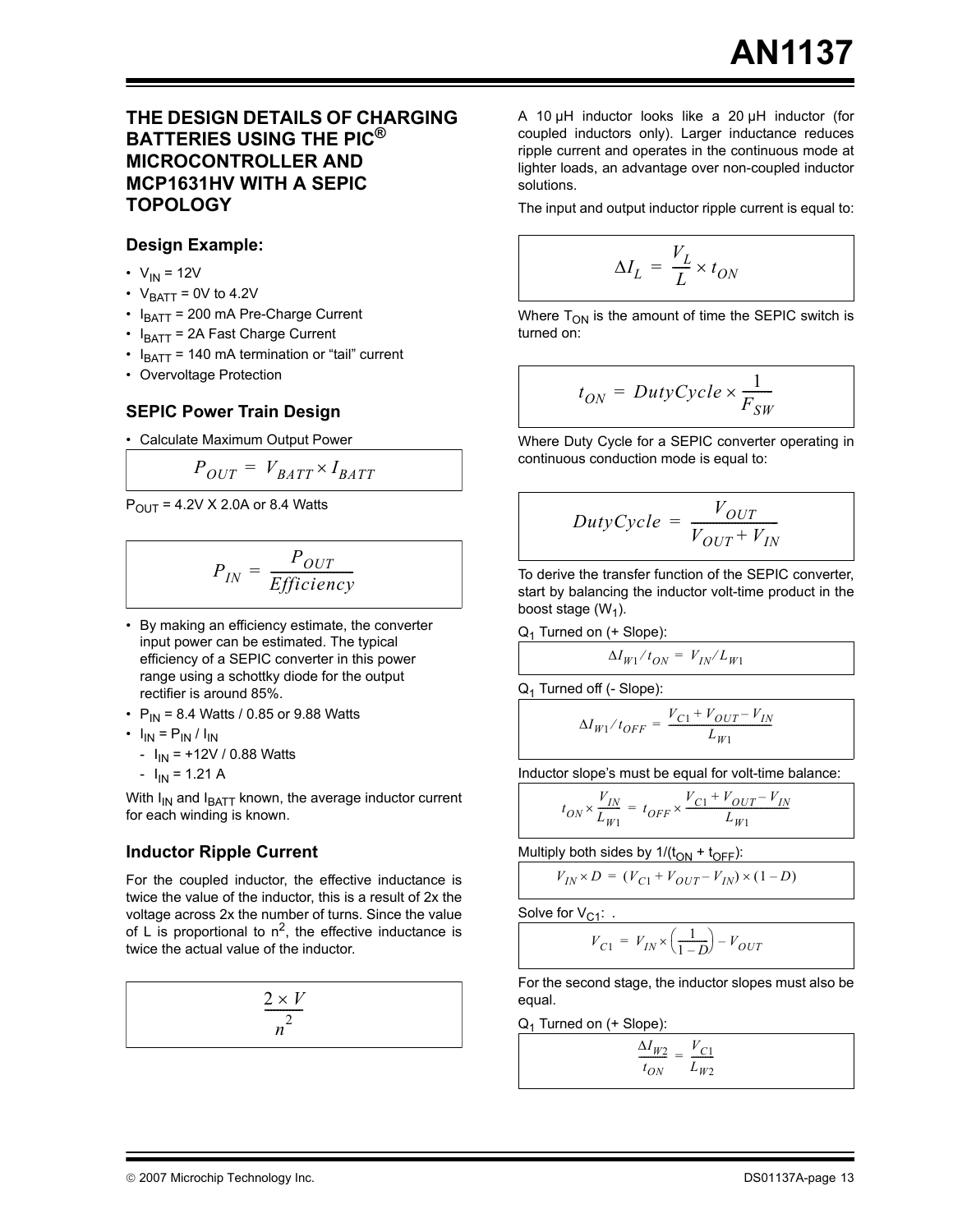$Q_1$  Turned off (- Slope):

$$
\frac{\Delta I_{W2}}{t_{OFF}} = \frac{V_{OUT}}{L_{W2}}
$$

Inductor slope's must me equal for volt-time balance:

$$
t_{ON}\times \frac{V_{C1}}{L_{W2}}\,=\,t_{OFF}\times \frac{V_{OUT}}{L_{W2}}
$$

Multiply both sides by  $1/(t_{ON} + t_{OFF})$ :

$$
V_{C1} \times D = V_{OUT} \times (1 - D)
$$

Solving for  $V_{C1}$ .

$$
V_{C1} = V_{OUT} \times \left(\frac{1-D}{D}\right)
$$

Set  $V_{C1}$  =  $V_{C1}$  for both the Boost stage and the Buck-Boost stage:

$$
V_{C1} = V_{IN} \times \left(\frac{1}{1-D}\right) - V_{OUT} = V_{OUT} \times \left(\frac{1-D}{D}\right)
$$

Solving for  $V_{\text{OUT}}/V_{\text{IN}}$ :

$$
\frac{V_{OUT}}{V_{IN}} = \left(\frac{D}{1-D}\right)
$$

Looking back, if D/(1-D) x V<sub>IN</sub> is substituted for V<sub>OUT</sub>, it is shown that  $V_{C1}$  =  $V_{IN}$ . This is true, if  $C_1$  is large enough that the ripple voltage on  $C_1$  is low.

Now that the duty cycle is known as a  $V_{\text{OUT}}/V_{\text{IN}}$ relationship, the duty cycle can be calculated for any input output condition. Remember, this transfer function is dependent upon the fact that inductor current is continuous or never reached zero. If it does reach zero, this transfer function is no longer true and there is another state added to the operation.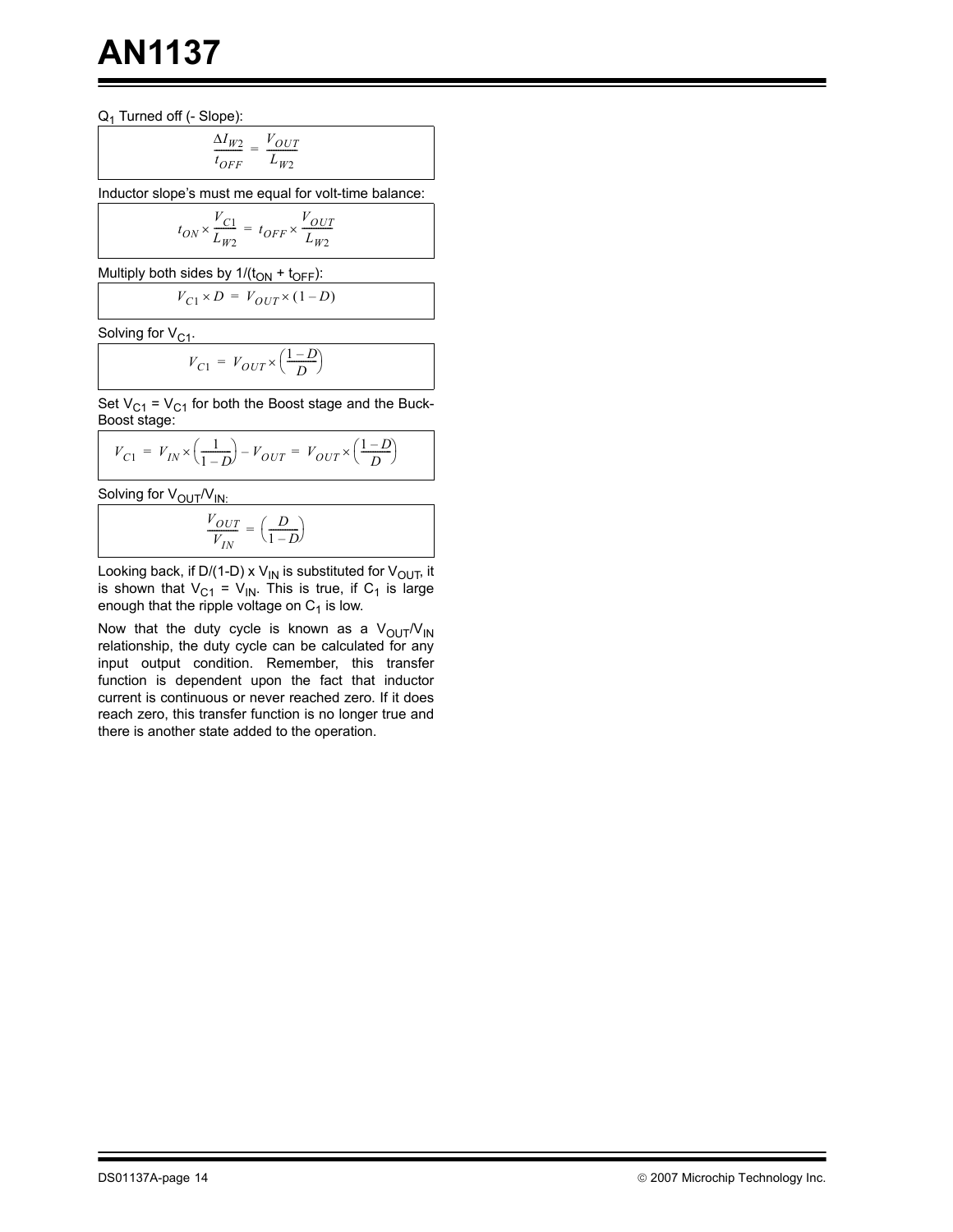### **Power Train Design**

<span id="page-14-0"></span>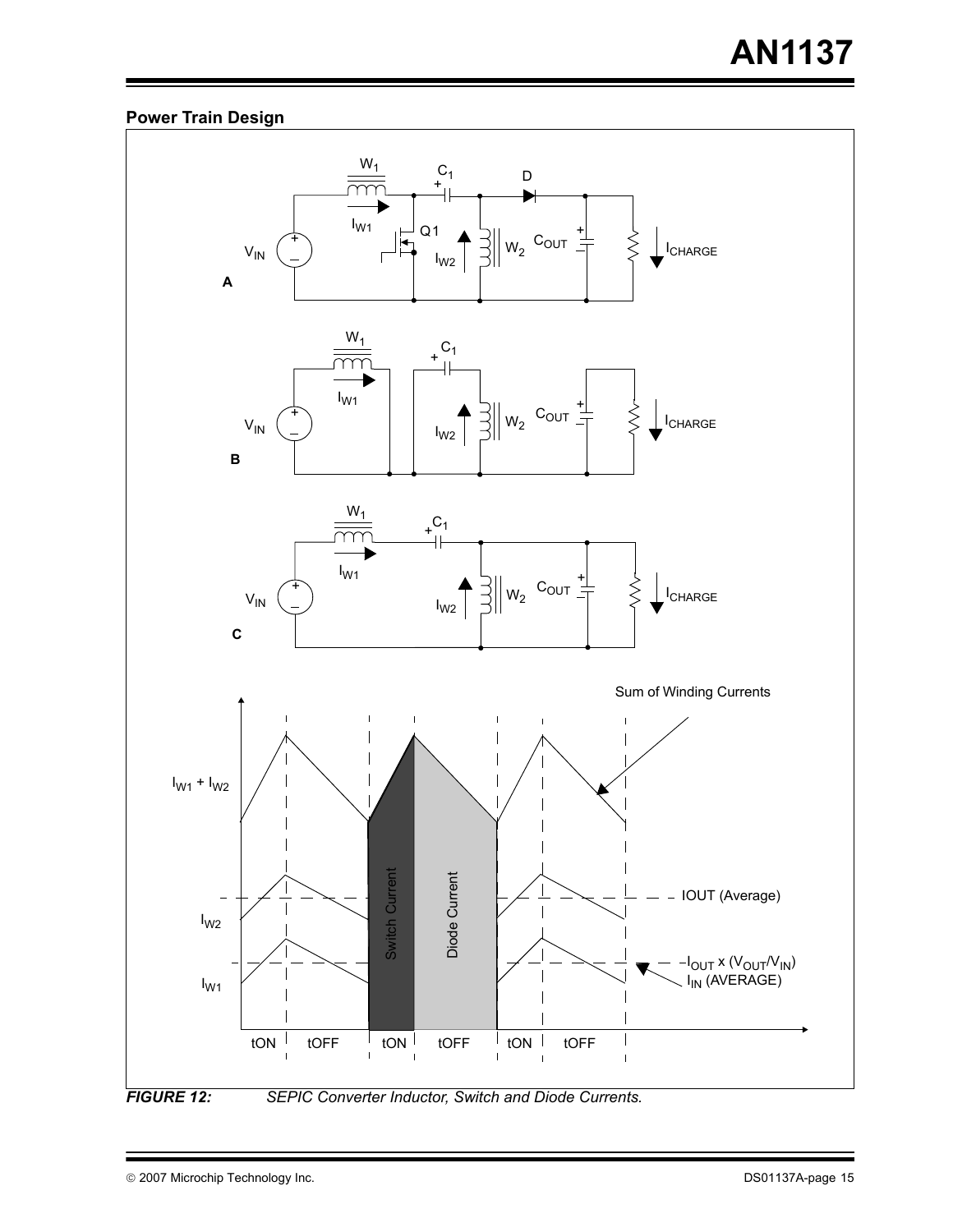#### Inductor Winding Current Calculation

The first step to calculating the inductor winding current is to know the maximum output power. For this constant current battery charger application, the output power is simply the maximum output voltage times the charge current.

$$
P_{OUT} = V_{OUT} \times I_{CHARGE}
$$

Maximum output voltage is equal to 4.2V (1 battery @ 4.2V).

 $P_{\text{OUT}}$  =4.2V x 2 A or 8.4 Watts.

Since energy is conserved, the input power is equal to the output power (assuming 100% efficiency). An efficiency estimate can be used to closer approximate the input current.

 $P_{IN} = P_{OUT}/(Efficiency)$ 

Where:

| $P_{IN}$ | $=$      | 8.4 Watts / 85%; 85% used as a<br>typical efficiency estimate |
|----------|----------|---------------------------------------------------------------|
| $P_{IN}$ | $\equiv$ | 9.88 Watts                                                    |

The average input current is equal to the input power divided by the input voltage:

 $I_{IN(AVG)} = P_{IN}/V_{IN}$ 

Where:

| <b>I</b> INAVG | $=$ | 9.88 Watts/12V (Nominal)                  |
|----------------|-----|-------------------------------------------|
| <b>INAVG</b>   | $=$ | 824 mA. (Typical average input<br>current |

The peak-to-peak  $W_1$  inductor current ripple calculation was shown earlier. Given the derived transfer function and the maximum voltage on the output of the converter to be 4.2V, the switch on time is estimated.

Switch On Time:

$$
t_{ON} = \frac{V_{OUT}/(V_{OUT} + V_{IN})}{F_{SW}}
$$

For the 12V input and 4.2V output case, the switch ON time is estimated to be approximately 519 ns. (500 kHz switching frequency).

The input peak-to-peak ripple current can be calculated:.

**GIVEN:**  $L_{W1} = L_{W2} = 20 \mu H (10 \mu H)$  Coupled) Input Peak-to-Peak Ripple Current  $(W_1)$ 

| $\Delta I_{L(W1)}$ |     | $(12V / 20 \mu H)$ x t <sub>ON</sub> = 311 mA |
|--------------------|-----|-----------------------------------------------|
| $I_{L(W1)PK}$      |     | $I_{INAVG}$ +1/2 x $\Delta I_{L(W1)}$         |
| $I_{L(W1)PK}$      | $=$ | 980 mA for winding 1 $(W_1)$                  |
| $I_{L(W1)MIN}$     | $=$ | $I_{INAVG}$ -1/2 x $\Delta I_{L(W1)}$         |
| $I_{L(W1)MIN}$     |     | 669 mA for winding 1 $(W_1)$                  |

The ripple current in winding  $(W_2)$  is calculated in a similar fashion. The main difference is that the average current in  $W_2$  is equal to  $I_{\text{OUT}}$  or 2A in this application.

W2 Peak-to-Peak Ripple Current

|                        | $\Delta I_{L(W2)}$ = (12V / 20 µH) x t <sub>ON</sub> = 311 mA |
|------------------------|---------------------------------------------------------------|
|                        | $I_{L(W2)PK} = I_{OUTAVG} + 1/2 \times \Delta I_{L(W2)}$      |
|                        | $I_{L(W2)PK}$ = 2.16 A for winding 2 (W <sub>2</sub> )        |
| L <sub>L</sub> (W2)MIN | = $I_{\text{OUTAVG}} - 1/2 \times \Delta I_{\text{L(W2)}}$    |
| L <sub>L</sub> (W2)MIN | = 1.85 A for winding 1 $(W2)$                                 |
|                        |                                                               |

| Note: | In the case of $V_{IN} = V_{OU}T$ , the current in |
|-------|----------------------------------------------------|
|       | $W_1$ = W <sub>2</sub> (ripple and average).       |

The coupled inductor winding currents calculated above are used to determine the size of the inductor necessary. High switching frequency has several advantages, smaller ripple current, lower peak and RMS current and lower volt-time product on the inductor core. This leads to a small, low-cost solution.

#### SEPIC Switch Current and Voltage Calculations

The switch current  $(I_{Q1})$  is equal to the combination of the winding currents during the switch on time. When the switch is turned on, it conducts the current in  $W_1$ and  $W_2$ .

 $I_{SW} = I_{W1} + I_{W2} = 2.82A$  (Average)

 $I_{SWPK}$  = 2.82A + 311 mA = 3.14A

The minimum switch current is equal to:

 $I_{SWMIN}$  = 2.82A - 311 mA = 2.51A

RMS of a Trapezoidal waveform

$$
I_{SWRMS} = \sqrt{D \times \left(\frac{I_A^2 + I_A \times I_B + I_B^2}{3}\right)}
$$
  
Where:  

$$
I_A = 2.51A = \text{Minimum},
$$

$$
I_B = 3.14A = \text{Maximum}
$$

The RMS value of the switch current is approximately 1.44 mA.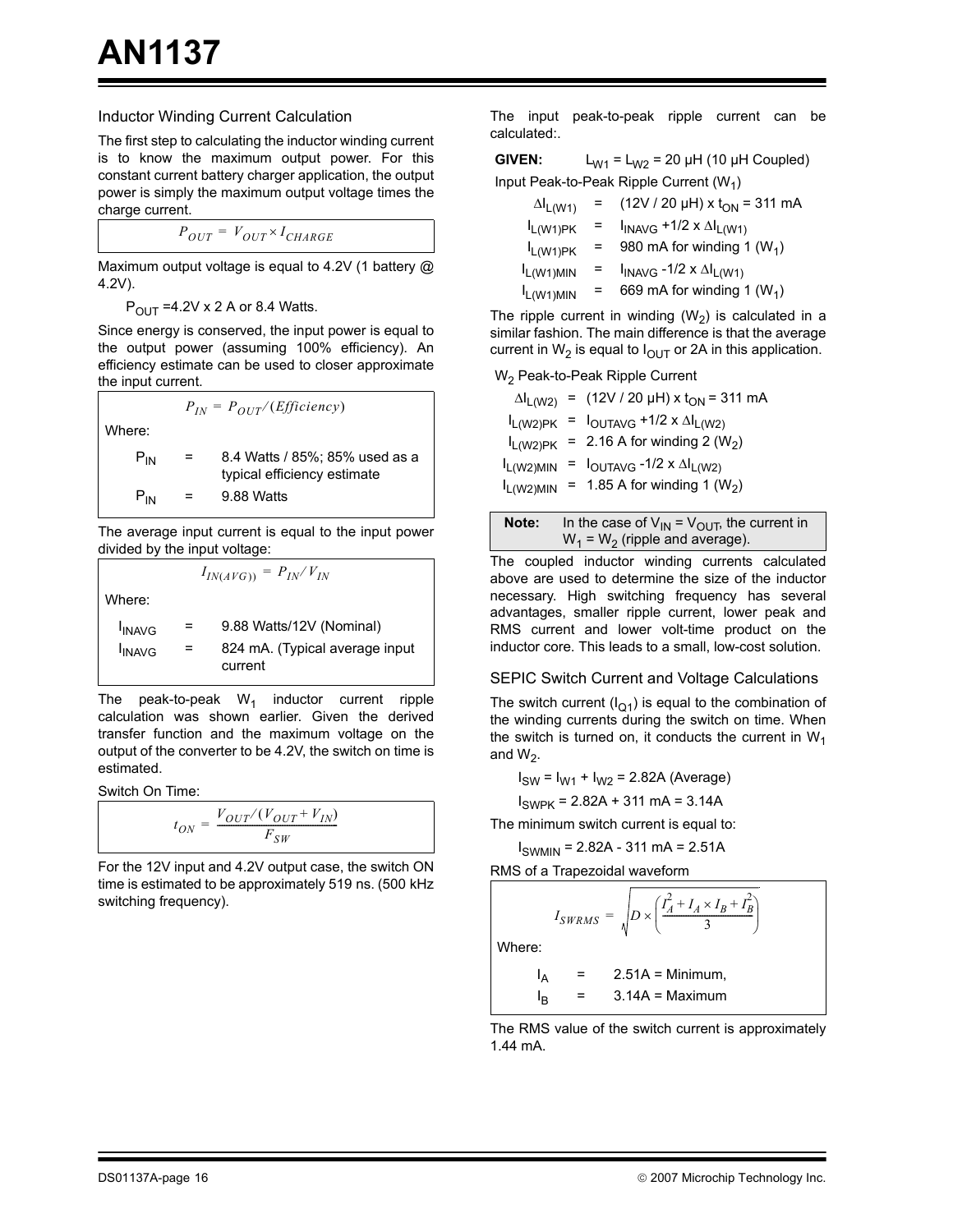The peak switch voltage is equal to  $V_{IN} + V_{OUT}$  for the SEPIC converter. Any leakage inductance voltage spike is clamped through the output diode by the output capacitor. A switch voltage rating for this application should be a minimum of  $V_{IN}(MAX) + V_{OUT}(MAX)$ .

$$
V_{SW} = 12V + 4.2V
$$

$$
V_{SW} = 16.2V
$$

A 30V, 30 milli-ohm, logic-level switch is selected. MOSFET switching losses should also be considered when selecting the MOSFET switch. Low on resistance switches tend to have high capacitance and will switch slower, increasing switching losses. The lowest  $R_{DSON}$ MOSFET is not necessarily the best choice. When using the SOIC-8 package for a 30V MOSFET, there are many choices available.

#### SEPIC Diode Voltage and Current Calculations

A schottky diode is recommended for low-voltage applications. For battery charger applications, the SEPIC diode will block current flow from the battery back to the input. The reverse leakage current of the selected schottky diode can be a critical parameter, if low battery drain is desired. Low schottky diode forward drop is also a key parameter; the low drop improves converter efficiency.

The maximum reverse voltage across the SEPIC diode occurs during the switch on time. The cathode of the schottky diode is connected to  $V_{\text{OUT}}$ , the anode of the schottky diode is connected to the SEPIC coupling capacitor. The voltage across the coupling capacitor voltage is equal to  $V_{IN}$ ; the voltage across the diode is equal to  $V_{\text{OUT}}$  - (- $V_{\text{IN}}$ ) or  $V_{\text{OUT}}$  +  $V_{\text{IN}}$ .

The peak SEPIC diode current occurs when the switch is turned off. The peak diode current is equal to the peak current in  $W_2$ , plus the peak current in  $W_1$  or 3.14A. The average diode current is equal to the output current ( $I<sub>OUT</sub>$ ), typical of all topologies with a series diode in the path of the output.

#### SEPIC Coupling Capacitor  $(C_1)$  RMS Current Calculations and Voltage Rating

The RMS current in the SEPIC coupling capacitor is mainly dependant upon output power with some influence by inductor ripple current. As output power increases, the capacitor ripple current will increase as well. As shown in [Figure 12](#page-14-0) (during the switch on time), the current in winding 2 (output current) is flowing through the coupling capacitor  $C_1$ . During the switch off time, the  $C_1$  current is equal to the current in winding number 1 ( $W_1$ ). As previously discussed, the  $W_1$ current is equal to the average input current. Therefore, the worst case or maximum RMS current in the coupling capacitor will occur at maximum output power

and minimum input voltage. To estimate size for the coupling capacitor, the capacitor derivative equation can be used.

 $I_C = C \times \frac{dV}{dt}$ 

The rate of change of voltage across the capacitor is related to the amount of current through the capacitor and the size or energy storage capability of the capacitor.

For the SEPIC converter coupling capacitor, the voltage is approximated to be a DC value when deriving the duty cycle. The ripple voltage should be no more than 5% of the voltage across the capacitor or the input voltage. In this example, the input voltage and  $C_1$ DC voltage is 12V, so there should be no more than 5% or 600 mV of ripple on the coupling capacitor.

In this example there is an average of 2A flowing through the coupling capacitor during the switch on time. The on time is approximately 26% or 520 ns. To keep the capacitor voltage ripple less than 5% of  $V_{IN}$ , or 600 mV, the amount of capacitance is equal to (2A) / (600mV/520 ns) or 1.73 µF. For this application a standard value 2.2 µF X7R 25V rated ceramic capacitor should be used.



<span id="page-16-0"></span>As shown in [Figure 13](#page-16-0), the coupling capacitor ripple current is largely dependent upon output power and input voltage. As the input voltage decreases, the current in  $W_1$  increases. During the switch on time, the current flowing in  $W_2$  is equal to the current flowing in  $C_1$ . When the switch turns off, the current quickly changes magnitude and direction so that the current flowing in  $C_1$  is equal to the current in  $W_1$ , magnitude and direction.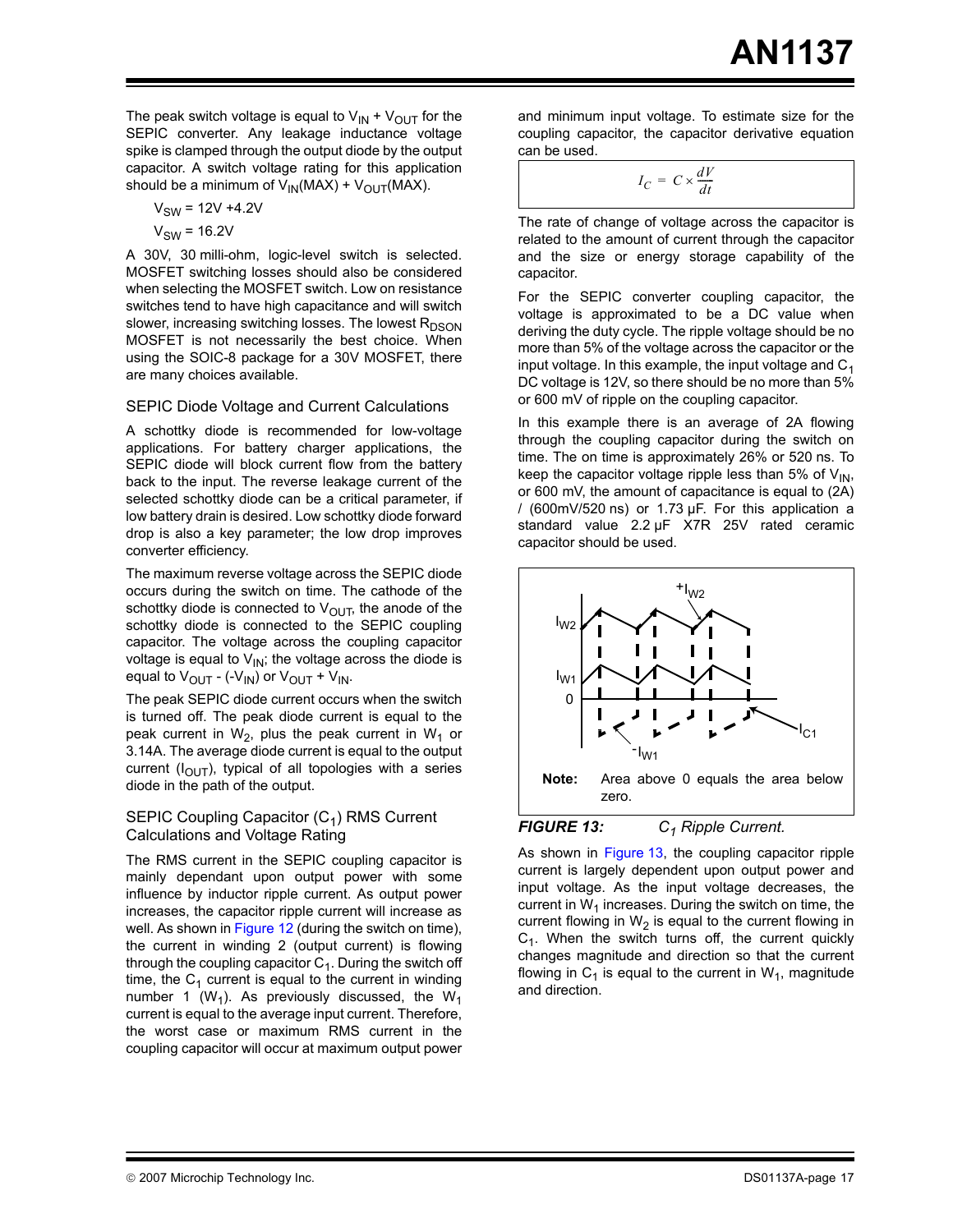As an approximation, the RMS current in  $C_1$ :

$$
I_{C1(RMS)} = I_{OUT} \times \sqrt{V_{OUT}/V_{IN}}
$$

For worst-case situations, the RMS current in the  $C_1$ coupling capacitor is equal to 2A x (4.2V / 12V)<sup>1/2</sup> or 1.18A. The current rating for small multi-layer ceramic capacitors is typically much higher than 1.18A. For higher power applications, it may be necessary to use multiple capacitors in parallel to keep the RMS current within ratings.

### **CONCLUSION**

For applications that require intelligent power management solutions like battery chargers, the combination of a microcontroller and MCP1631 high-speed PWM is very powerful. It brings the programmability benefits of the microcontroller and adds the performance of a high-speed analog PWM. The analog PWM will respond to changes in input voltage and output current very quickly. No code or execution time is necessary to regulate or protect the circuit. The microcontroller is used for programmability, establishing charge profile conditions and monitoring the circuit for fault conditions and taking the appropriate action, in the event of a specific fault.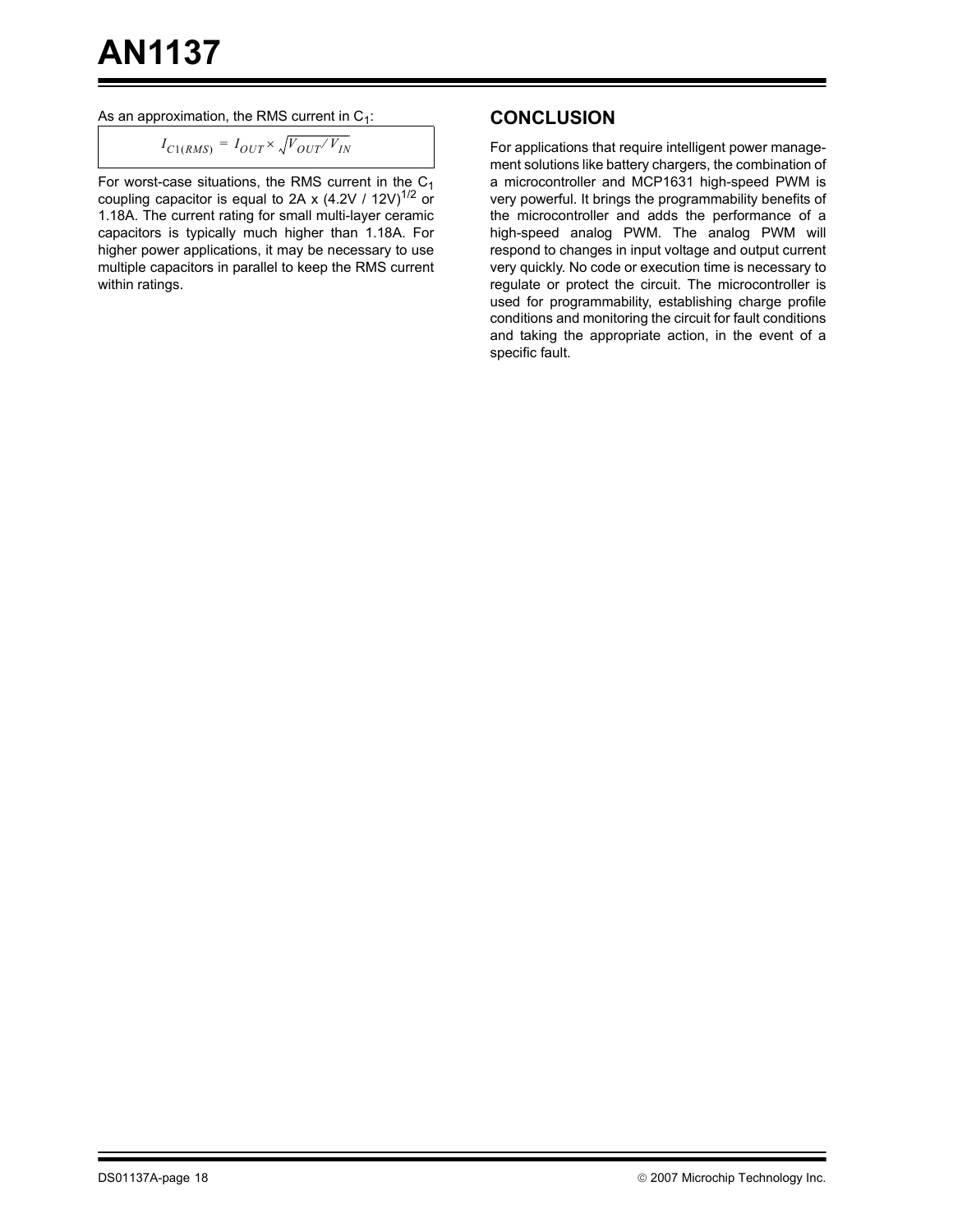#### **Note the following details of the code protection feature on Microchip devices:**

- Microchip products meet the specification contained in their particular Microchip Data Sheet.
- Microchip believes that its family of products is one of the most secure families of its kind on the market today, when used in the intended manner and under normal conditions.
- There are dishonest and possibly illegal methods used to breach the code protection feature. All of these methods, to our knowledge, require using the Microchip products in a manner outside the operating specifications contained in Microchip's Data Sheets. Most likely, the person doing so is engaged in theft of intellectual property.
- Microchip is willing to work with the customer who is concerned about the integrity of their code.
- Neither Microchip nor any other semiconductor manufacturer can guarantee the security of their code. Code protection does not mean that we are guaranteeing the product as "unbreakable."

Code protection is constantly evolving. We at Microchip are committed to continuously improving the code protection features of our products. Attempts to break Microchip's code protection feature may be a violation of the Digital Millennium Copyright Act. If such acts allow unauthorized access to your software or other copyrighted work, you may have a right to sue for relief under that Act.

Information contained in this publication regarding device applications and the like is provided only for your convenience and may be superseded by updates. It is your responsibility to ensure that your application meets with your specifications. MICROCHIP MAKES NO REPRESENTATIONS OR WARRANTIES OF ANY KIND WHETHER EXPRESS OR IMPLIED, WRITTEN OR ORAL, STATUTORY OR OTHERWISE, RELATED TO THE INFORMATION, INCLUDING BUT NOT LIMITED TO ITS CONDITION, QUALITY, PERFORMANCE, MERCHANTABILITY OR FITNESS FOR PURPOSE**.** Microchip disclaims all liability arising from this information and its use. Use of Microchip devices in life support and/or safety applications is entirely at the buyer's risk, and the buyer agrees to defend, indemnify and hold harmless Microchip from any and all damages, claims, suits, or expenses resulting from such use. No licenses are conveyed, implicitly or otherwise, under any Microchip intellectual property rights.

# **OUALITY MANAGEMENT SYSTEM CERTIFIED BY DNV**  $=$  ISO/TS 16949:2002  $=$

#### **Trademarks**

The Microchip name and logo, the Microchip logo, Accuron, dsPIC, KEELOQ, KEELOQ logo, microID, MPLAB, PIC, PICmicro, PICSTART, PRO MATE, rfPIC and SmartShunt are registered trademarks of Microchip Technology Incorporated in the U.S.A. and other countries.

AmpLab, FilterLab, Linear Active Thermistor, Migratable Memory, MXDEV, MXLAB, SEEVAL, SmartSensor and The Embedded Control Solutions Company are registered trademarks of Microchip Technology Incorporated in the U.S.A.

Analog-for-the-Digital Age, Application Maestro, CodeGuard, dsPICDEM, dsPICDEM.net, dsPICworks, dsSPEAK, ECAN, ECONOMONITOR, FanSense, FlexROM, fuzzyLAB, In-Circuit Serial Programming, ICSP, ICEPIC, Mindi, MiWi, MPASM, MPLAB Certified logo, MPLIB, MPLINK, PICkit, PICDEM, PICDEM.net, PICLAB, PICtail, PowerCal, PowerInfo, PowerMate, PowerTool, REAL ICE, rfLAB, Select Mode, Smart Serial, SmartTel, Total Endurance, UNI/O, WiperLock and ZENA are trademarks of Microchip Technology Incorporated in the U.S.A. and other countries.

SQTP is a service mark of Microchip Technology Incorporated

in the U.S.A.

All other trademarks mentioned herein are property of their respective companies.

© 2007, Microchip Technology Incorporated, Printed in the U.S.A., All Rights Reserved.



*Microchip received ISO/TS-16949:2002 certification for its worldwide headquarters, design and wafer fabrication facilities in Chandler and Tempe, Arizona; Gresham, Oregon and design centers in California and India. The Company's quality system processes and procedures are for its PIC® MCUs and dsPIC® DSCs, KEELOQ® code hopping devices, Serial EEPROMs, microperipherals, nonvolatile memory and analog products. In addition, Microchip's quality system for the design and manufacture of development systems is ISO 9001:2000 certified.*